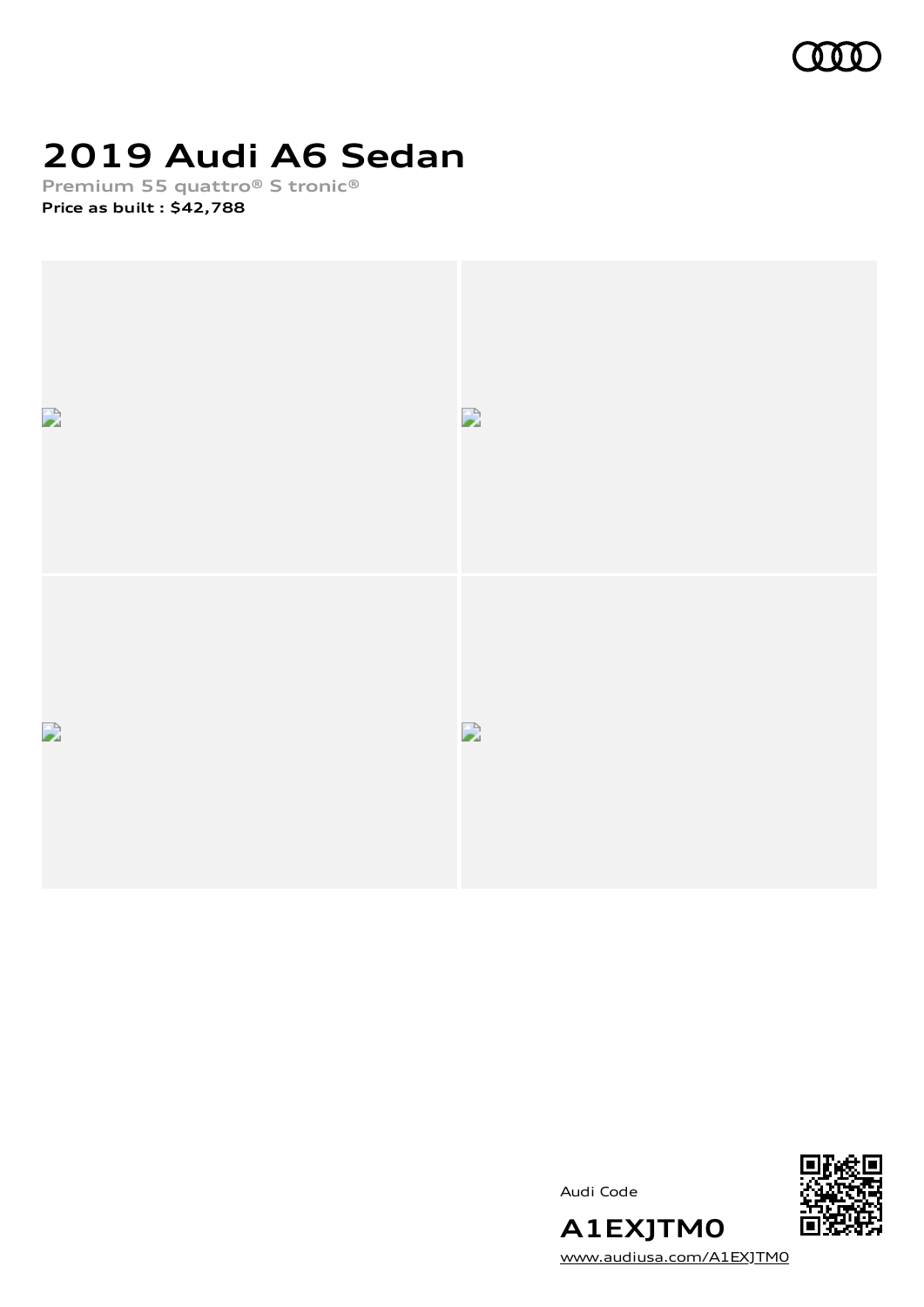## **Summary**

#### **Audi 2019 Audi A6 Sedan** Premium 55 quattro® S tronic®

**Price as buil[t](#page-10-0)** \$42,788

#### **Exterior colour**

Florett Silver metallic

### $\overline{\phantom{a}}$

#### **Further Information**

|                 | N٥           |
|-----------------|--------------|
| Mileage         | 19,543 miles |
| Type of vehicle | Used car     |

**Warranty**

#### **Interior colour**

| Seats     | Black with Rock Gray cross stitching |
|-----------|--------------------------------------|
| Dashboard | Black                                |
| Carpet    | Black                                |
| Headliner | Lunar Silver                         |

#### **Audi Code** A1EXJTM0

**Your configuration on www.audiusa.com**

[www.audiusa.com/A1EXJTM0](https://www.audiusa.com/A1EXJTM0)

**Commission number** 3ec4bee40a0e09711185

#### **Technical Specifications**

| Engine type                  | 3.0-liter six-cylinder                        |
|------------------------------|-----------------------------------------------|
| stroke                       | Displacement/Bore and 2,995/84.5 x 89.0 cc/mm |
| Torque                       | 369 lb-ft@rpm                                 |
| Top track speed              | 130 mph mph $1$                               |
| Acceleration (0 - 60<br>mph) | 5.1 seconds seconds                           |
| Recommended fuel             | Premium                                       |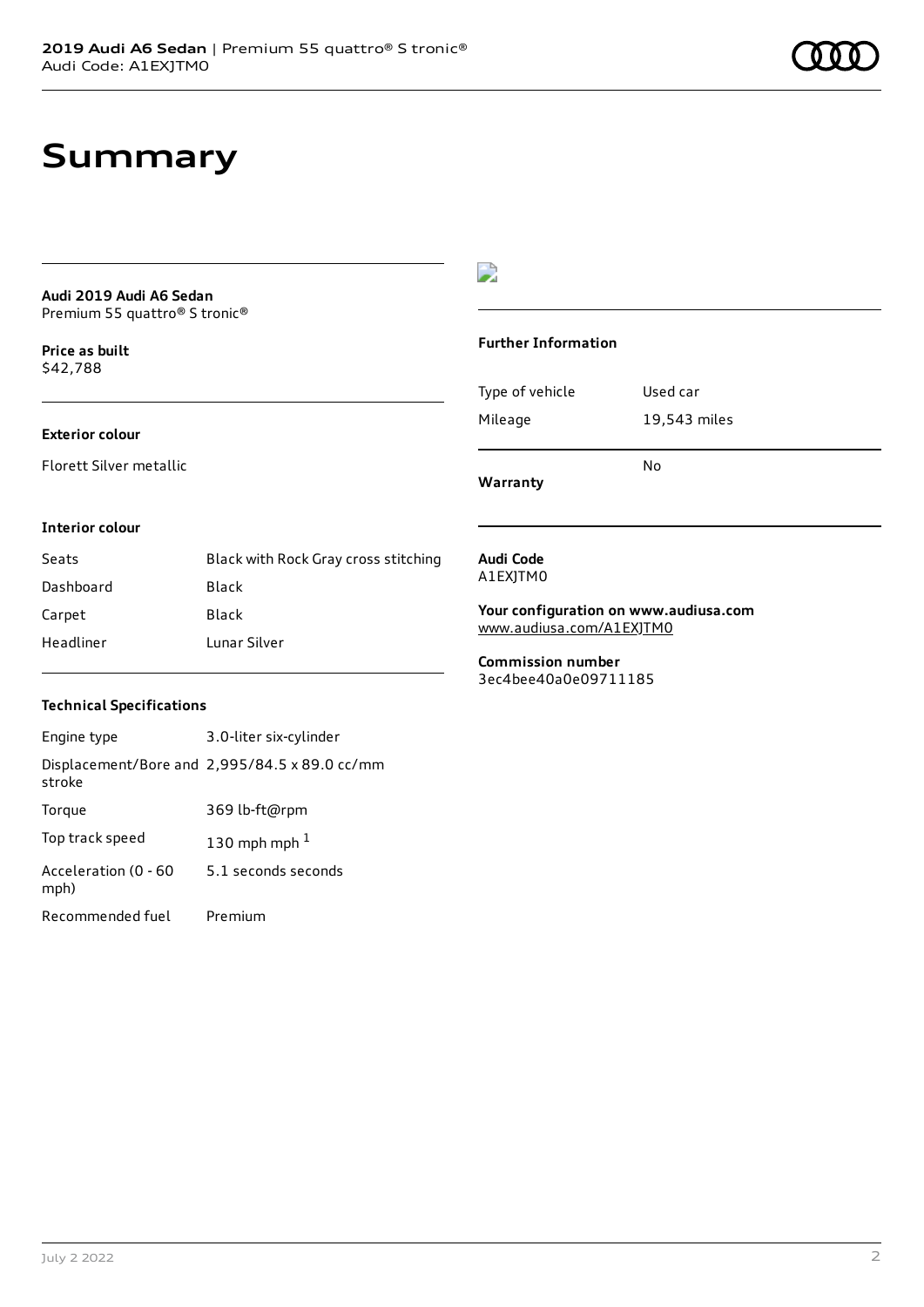# **Equipment**

Florett Silver metallic

Audi advanced key

Power-adjustable, power-folding, auto-dimming, heated exterior side mirrors with memory

20" 5-V-spoke bi-color design wheels with 255/40 allseason tires

Convenience package

Audi pre sense® rear

Audi side assist

Audi phone box





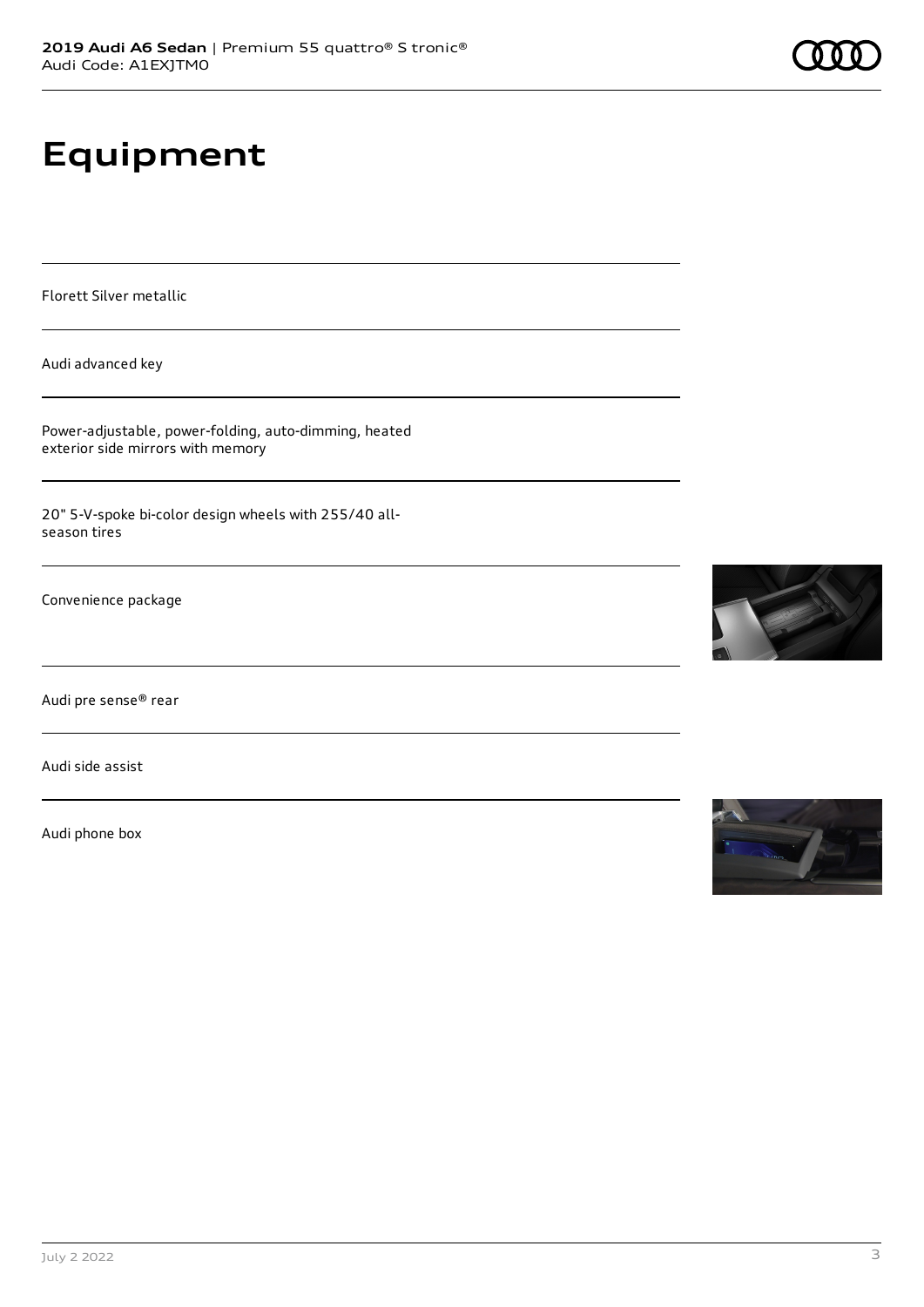# **Standard features**

### **Safety and Security**

| 4UH             | Driver and front passenger airbags incl. knee<br>airbags                          |
|-----------------|-----------------------------------------------------------------------------------|
| 8T <sub>2</sub> | Cruise control with coast, resume and<br>accelerate features                      |
| VC <sub>2</sub> | Garage door opener (Homelink®)                                                    |
| 6Y2             | Top speed electronically limited to 130 mph                                       |
| QZ7             | Electromechanical power steering                                                  |
| <b>7K6</b>      | Tire-pressure monitoring system                                                   |
| 4X3             | Head/thorax side airbags                                                          |
| 3B7             | ISOFIX child seat mounting and Top Tether<br>anchorage point for outer rear seats |
|                 |                                                                                   |

#### **Exterior**

| 0PO | Dual exhaust outlets                     |
|-----|------------------------------------------|
| 1S1 | Vehicle tool kit and vehicle jack        |
| 0N1 | Standard rear axle                       |
| 81T | Full LED headlights                      |
| 8SP | LED taillights with dynamic turn signals |
| 4KC | Heat-insulating glass                    |
| 0NB | S line fender badge                      |
| 47R | Aluminum trim around exterior windows    |

#### **Interior**

| QE1 | Storage package                          |
|-----|------------------------------------------|
| 3FB | Panoramic sunroof                        |
| VT5 | S line® stainless steel door sill inlays |
| 6N) | Cloth headliner                          |

| <b>Interior</b> |                                                                |
|-----------------|----------------------------------------------------------------|
| KH <sub>5</sub> | Three-zone automatic air conditioning                          |
| 417             | Auto-dimming interior rear view mirror with<br>digital compass |
| QQ1             | LED interior lighting package                                  |
| 1 XW            | Three-spoke multifunction steering wheel                       |
| 2C7             | Electric steering wheel adjustment                             |
| 7HB             | Leather package                                                |
| 6E2             | Center front armrest                                           |
| 7F <sub>9</sub> | Leather-wrapped gear selector                                  |
| 4E2             | Electric tailgate/trunk lid release from inside                |
| 5XF             | Dual front sun visors with lighted vanity<br>mirrors           |
| 3NT             | Split folding 40:20:40 rear seatbacks                          |
| N4M             | Leather seating surfaces                                       |
| 4A3             | <b>Heated front seats</b>                                      |
| 5MG             | Dark Brown Walnut Wood inlays                                  |

#### **Infotainment and Driver Assistance**

| 6K8             | Audi pre sense <sup>®</sup> front                                                            |
|-----------------|----------------------------------------------------------------------------------------------|
| 2H1             | Audi drive select                                                                            |
| IT <sub>3</sub> | Audi connect CARE, PRIME & PLUS (limited<br>time subscription)                               |
| IU1             | Audi smartphone interface                                                                    |
| IW3             | Audi connect <sup>®</sup> emergency and service call                                         |
| 7X <sub>2</sub> | Parking system plus                                                                          |
| UF8             | USB Audi music interface with Audi<br>smartphone interface (Android Auto & Apple<br>CarPlay) |
| KA7             | Rearview camera                                                                              |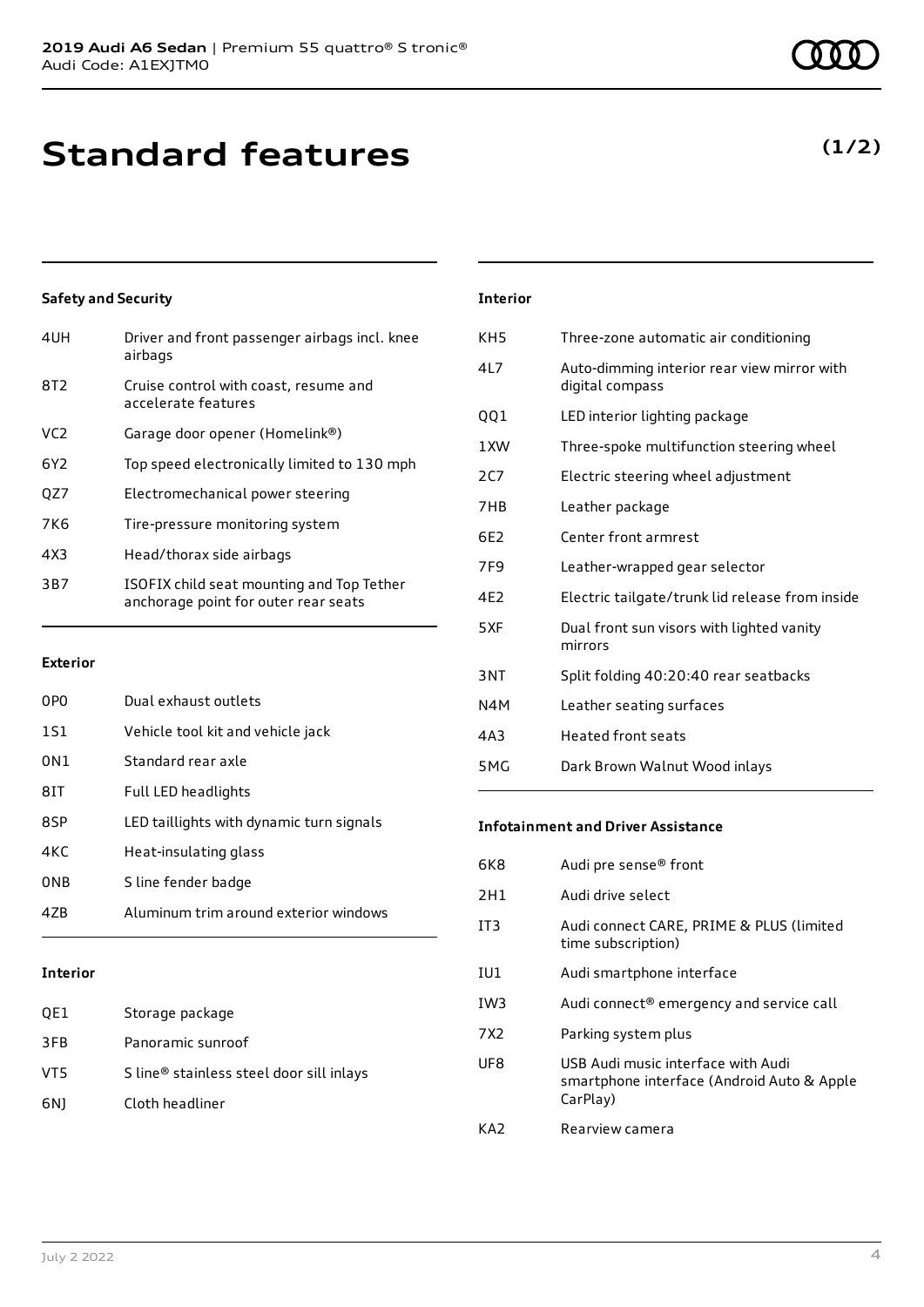**(2/2)**

# **Standard features**

#### **Infotainment and Driver Assistance**

| 9VD | Audi sound system                                  |
|-----|----------------------------------------------------|
| 9S7 | Color driver information system                    |
| 7UG | MMI <sup>®</sup> Navigation plus with Audi connect |
| EL3 | Audi connect® with online services                 |
| I8V | MMI radio - 8.8" screen size                       |

QV3 SiriusXM® Satellite Radio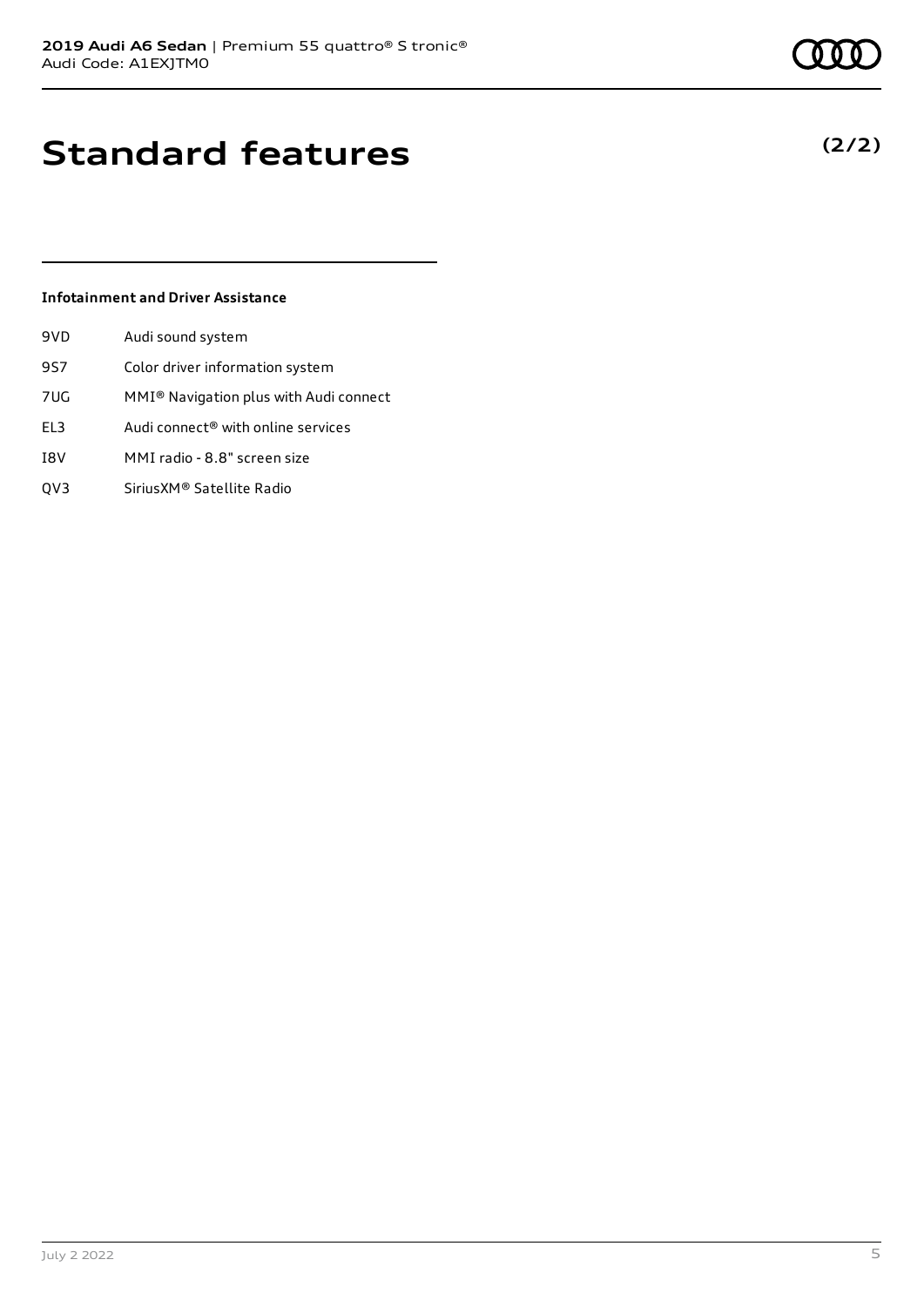# **Dealer remarks**

Audi Mission Viejo has a wide selection of exceptional pre-owned vehicles to choose from, including this 2019 Audi A6. Put performance, safety, beauty, sophistication and all the right amenities into a car, and here it is! Now you can own luxury without the luxury price tag! Enjoy the comfort and safety of this AWD Audi A6 Premium equipped with many standard features found on other vehicles as optional equipment. Exceptional in every sense of the word, this incredibly low mileage vehicle is one of a kind. Just what you've been looking for. With quality in mind, this vehicle is the perfect addition to take home. Please come see this vehicle and many others at our state of the art Pre Owned center at 28400 Marguerite Pkwy Mission Viejo, CA. 92690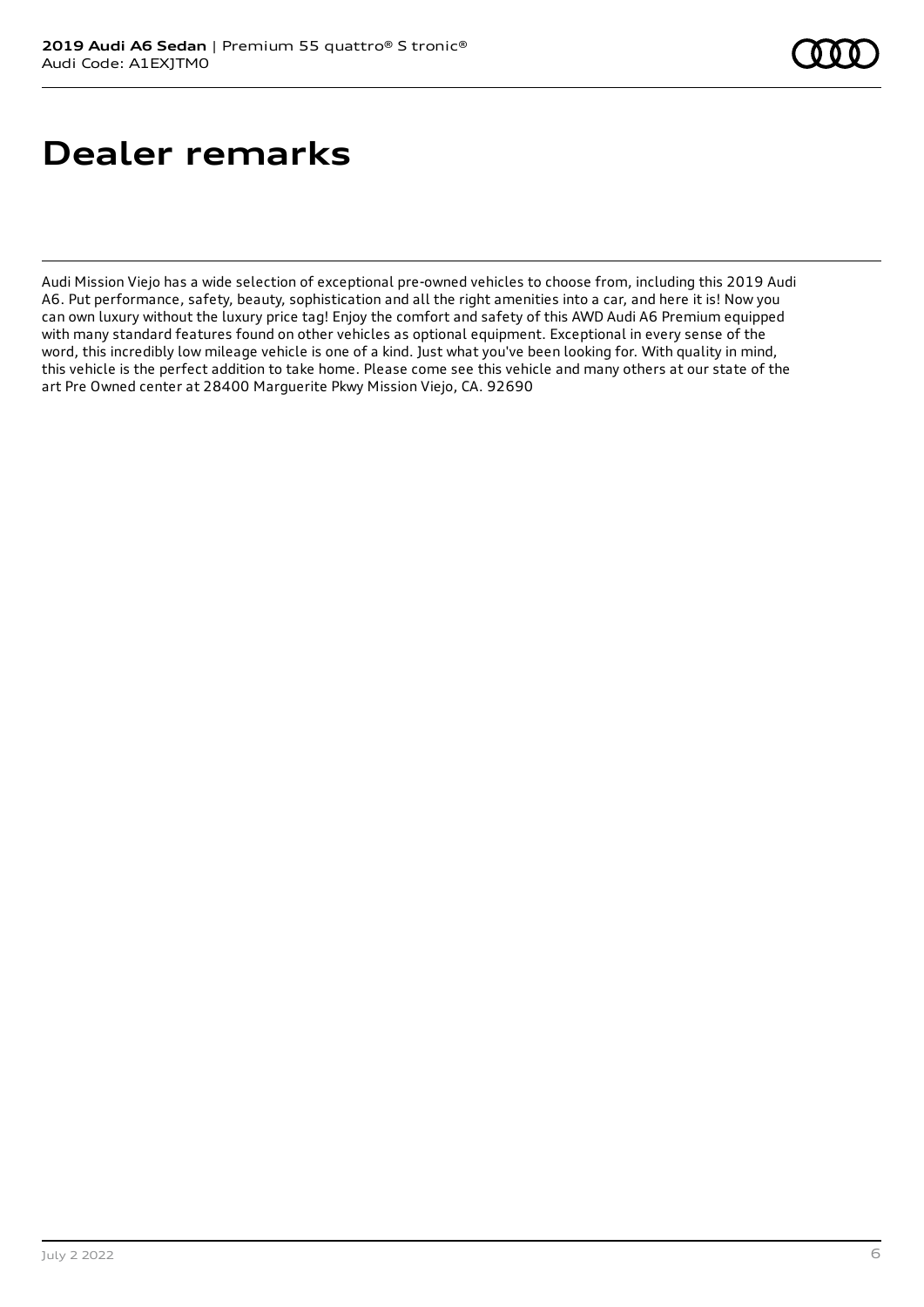# **Technical Specifications**

**(1/2)**

| Engineering   Performance    |                                                                                                                                    | Suspension                    |                                                                                           |
|------------------------------|------------------------------------------------------------------------------------------------------------------------------------|-------------------------------|-------------------------------------------------------------------------------------------|
| Engine type                  | 3.0-liter six-cylinder                                                                                                             | Front axle                    | Five-link front independent steel                                                         |
| Acceleration (0 - 60<br>mph) | 5.1 seconds seconds                                                                                                                | Rear axle                     | spring suspension<br>Five-link rear independent steel                                     |
| Power Level                  | 55                                                                                                                                 |                               | spring suspension                                                                         |
| Engine block                 | Aluminum-alloy                                                                                                                     | Optional                      | Adaptive damping suspension                                                               |
|                              | Induction/fuel injection Twin-scroll turbocharged/TFSI®                                                                            |                               |                                                                                           |
| Cylinder head                | Aluminum-alloy                                                                                                                     | <b>Brakes</b>                 |                                                                                           |
| Max. output ps/hp            | 335 @ rpm                                                                                                                          | Front brakes                  | 13.3 (ventilated disc) in                                                                 |
| stroke                       | Displacement/Bore and 2,995/84.5 x 89.0 cc/mm                                                                                      | Rear brakes                   | 13.0 (ventilated disc) in                                                                 |
| Top track speed $^1$         | 130 mph mph                                                                                                                        | Parking brake                 | Electromechanical                                                                         |
| Torque                       | 369 lb-ft@rpm                                                                                                                      |                               |                                                                                           |
| Valvetrain                   | 24-valve DOHC with Audi valvelift                                                                                                  | <b>Body</b>                   |                                                                                           |
|                              | system and variable valve timing                                                                                                   | Material                      | Multi-material body construction<br>(steel and aluminum composition)                      |
| <b>Electrical system</b>     |                                                                                                                                    | Corrosion protection          | Multistep anti-corrosion protection                                                       |
|                              | Hybrid system battery 48 Volt/9.6Ah lithium-ion battery                                                                            | <b>Warranty   Maintenance</b> |                                                                                           |
| Transmission   Drivetrain    |                                                                                                                                    | Warranty                      | 4-year/50,000-mile new vehicle<br>limited warranty                                        |
| Transmission                 | Seven-speed S tronic® dual-clutch<br>automatic transmission with<br>quattro <sup>®</sup> all-wheel-drive with<br>ultra® technology | Maintenance                   | 12-month/10,000-mile (whichever<br>occurs first) NO CHARGE first<br>scheduled maintenance |
| Steering                     |                                                                                                                                    |                               |                                                                                           |
| Steering type                | Electromechanical progressive<br>steering system                                                                                   |                               |                                                                                           |

to-curb

Turning diameter, curb-36.4 ft

Steering ratio 12.1:1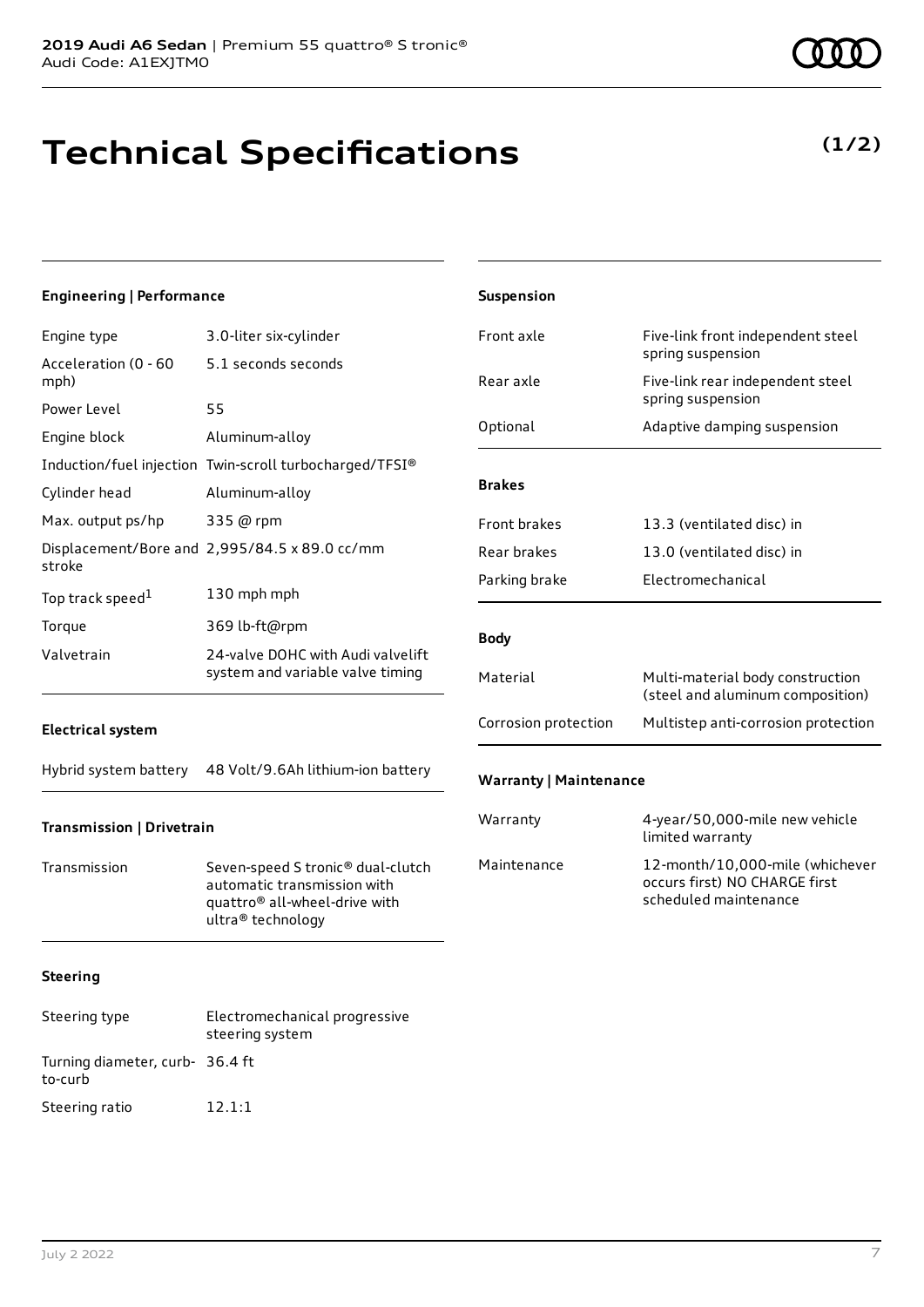## **Technical Specifications**

#### **Exterior Measurements**

| Height                           | 57.4 in    |
|----------------------------------|------------|
| Overall width without<br>mirrors | 74.3 in    |
| Length                           | 194.4 in   |
| Wheelbase                        | $115.1$ in |
| Drag coefficient                 | $0.29$ Cw  |
| Overall width with<br>mirrors    | 83.1 in    |
| Track rear                       | 63.7 in    |
| <b>Track front</b>               | 64.2 in    |
| Curb weight                      | 4,266 lb   |

#### **Interior measurements**

| Seating capacity                          | 5                    |
|-------------------------------------------|----------------------|
| Shoulder room, rear                       | 56.5 in              |
| Head room with front<br>sunroof           | 38.0 in              |
| Leg room, rear                            | 37.4 in              |
| Shoulder room, front                      | 57.8 in              |
| Head room with rear<br>sunroof            | 38.1 in              |
| Leg room, front                           | $41.3$ in            |
| Cargo volume, rear<br>seatbacks up/folded | 13.7/NA cu ft, cu ft |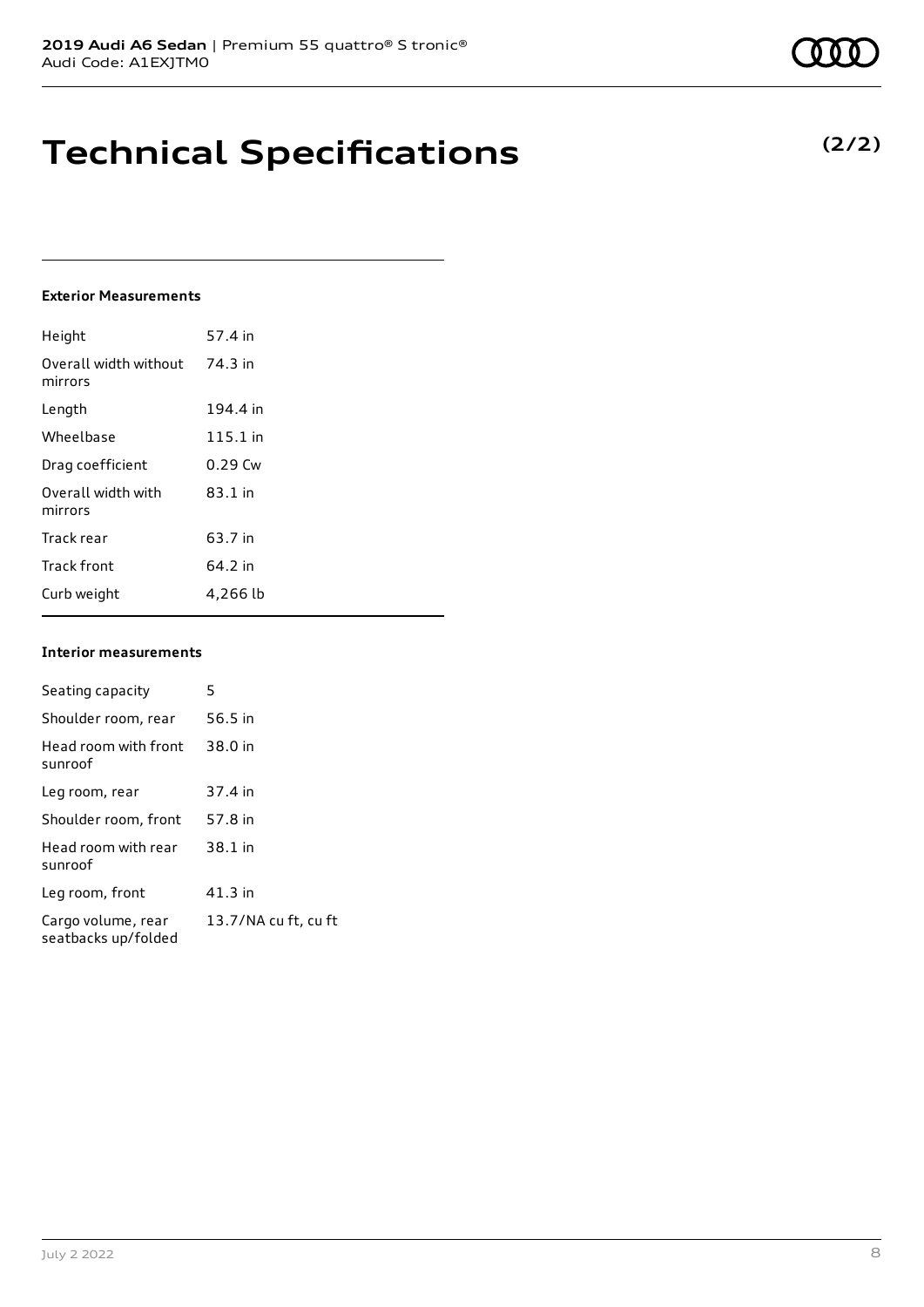### **Consumption- and emission**

**Consumption by NEDC**

combined 25 mpg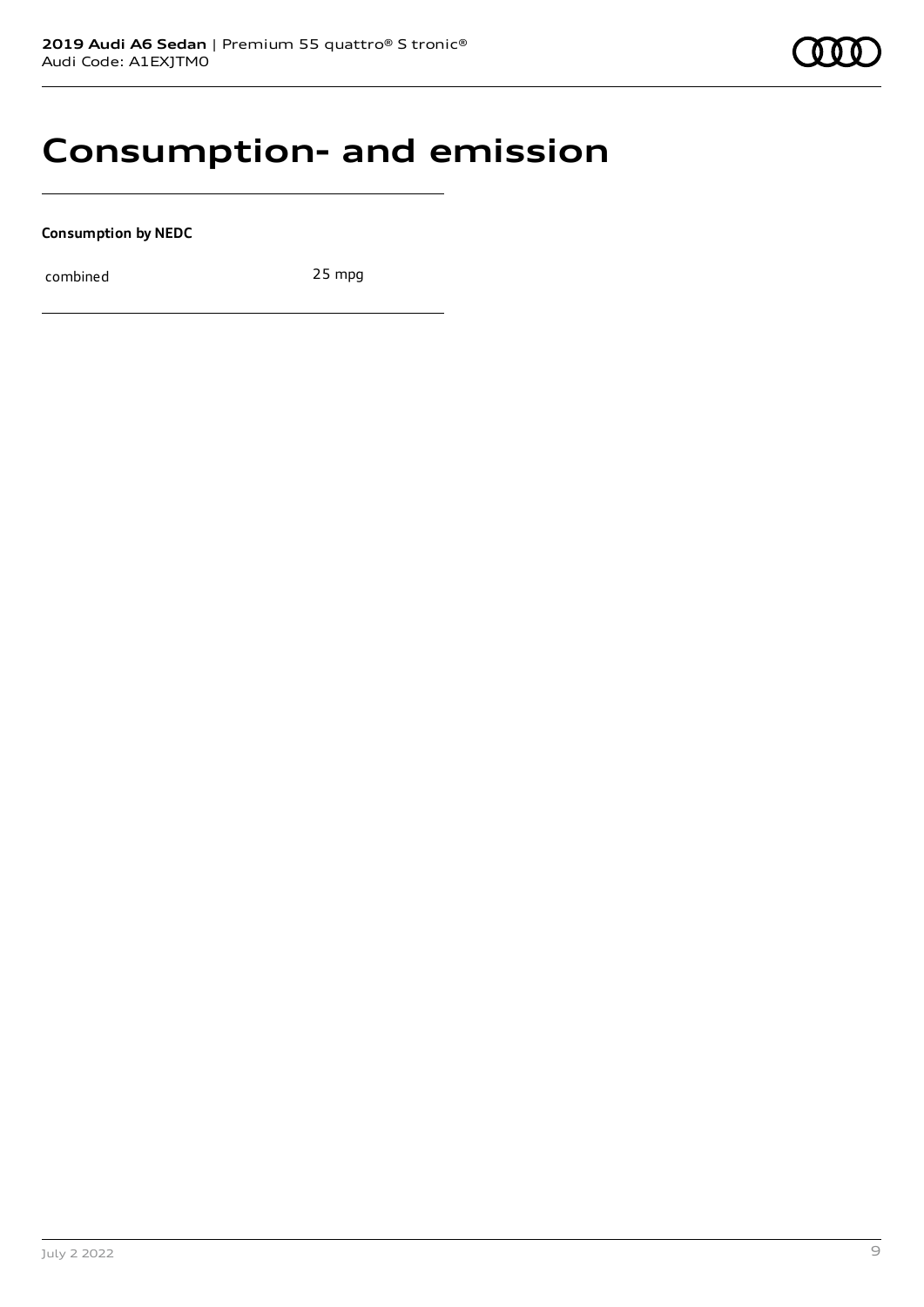

### **Contact**

Dealer **Audi Mission Viejo**

28451 Marguerite Pkwy 92692 Mission Viejo CA

Phone: 9492185050 FAX: 9492185080

www: [https://www.audimv.com](https://www.audimv.com/)